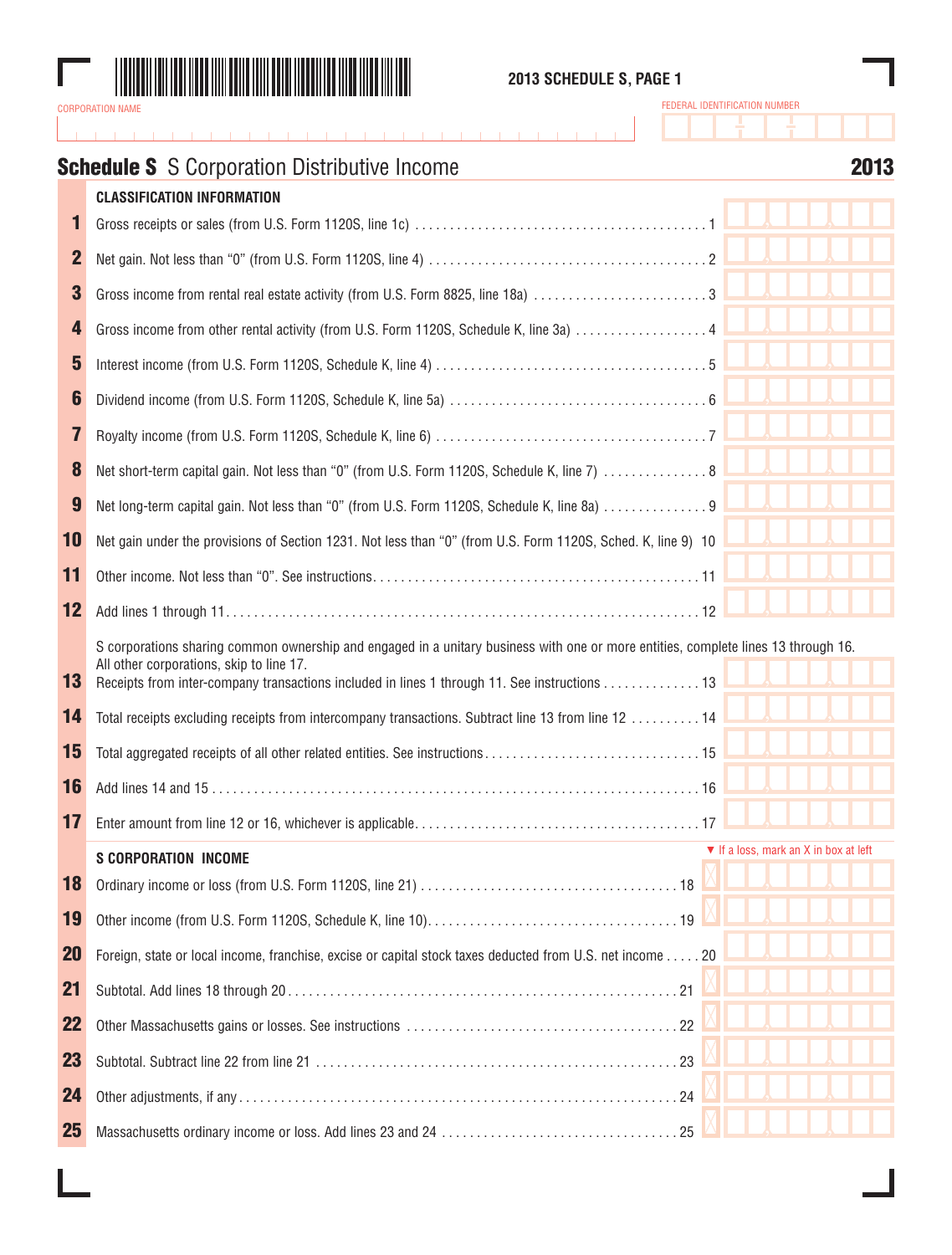|  | <b>DERAL IDENTIFICATION NUMBER</b> |
|--|------------------------------------|
|  |                                    |

| <u> Harry Harry Harry Harry Harry Harry Harry Harry Harry Harry Harry Harry Harry Harry Harry Harry Harry Harry Harry Harry Harry Harry Harry Harry Harry Harry Harry Harry Harry Harry Harry Harry Harry Harry Harry Harry Harr</u> |
|--------------------------------------------------------------------------------------------------------------------------------------------------------------------------------------------------------------------------------------|
|                                                                                                                                                                                                                                      |

Γ

| <b>26</b> | Net income or loss from rental real estate activity (from U.S. Form 1120S, Schedule K, line 2) 26                                                                                                                                                                                       |     |  |
|-----------|-----------------------------------------------------------------------------------------------------------------------------------------------------------------------------------------------------------------------------------------------------------------------------------------|-----|--|
| 27        | Net income or loss from other rental activity (from U.S. Form 1120S, Schedule K, line 3c)  27                                                                                                                                                                                           |     |  |
| 28        | U.S. portfolio income, excluding capital gains (from U.S. Form 1120S, Schedule K, lines 4, 5a and 6)  28                                                                                                                                                                                |     |  |
| 29        |                                                                                                                                                                                                                                                                                         |     |  |
| 30        |                                                                                                                                                                                                                                                                                         |     |  |
| 31        | Other interest and dividend income included in line 28. Enclose statement listing sources and amounts 31                                                                                                                                                                                |     |  |
| 32        |                                                                                                                                                                                                                                                                                         |     |  |
| 33        |                                                                                                                                                                                                                                                                                         |     |  |
| 34        |                                                                                                                                                                                                                                                                                         |     |  |
| 35        | Total short-term capital gains included in U.S. Form 1120S, Schedule D, line 4 35                                                                                                                                                                                                       |     |  |
| 36        | Total short-term capital losses included in U.S. Form 1120S, Schedule D, line 4  36                                                                                                                                                                                                     |     |  |
| 37        | Gain on the sale, exchange or involuntary conversion of property used in a trade or business and held                                                                                                                                                                                   |     |  |
| 38        | Loss on the sale, exchange or involuntary conversion of property used in a trade or business and held                                                                                                                                                                                   |     |  |
| 39        | Net long-term capital gain or loss (from U.S. Form 1120S, Schedule D, line 13) 39                                                                                                                                                                                                       |     |  |
| 40        | Net gain or loss under the provisions of Section 1231 (from U.S. Form 1120S, Sched. K, line 9)  40                                                                                                                                                                                      |     |  |
| 41        |                                                                                                                                                                                                                                                                                         |     |  |
| 42        |                                                                                                                                                                                                                                                                                         |     |  |
| 43        |                                                                                                                                                                                                                                                                                         |     |  |
|           | RESIDENT AND NONRESIDENT RECONCILIATION                                                                                                                                                                                                                                                 |     |  |
|           | S corporations owned by a nonresident shareholder(s) and with income derived from business activities in another state, and which activities<br>provide that state the power to levy an income tax or a franchise tax, complete Schedule F, Income Apportionment, and then lines 44-47. |     |  |
| 44        | Nonresident shareholder value. Enter the nonresident shareholder portion of the amounts from the<br>following Schedule S lines.                                                                                                                                                         |     |  |
|           |                                                                                                                                                                                                                                                                                         |     |  |
|           |                                                                                                                                                                                                                                                                                         |     |  |
|           |                                                                                                                                                                                                                                                                                         |     |  |
|           |                                                                                                                                                                                                                                                                                         |     |  |
|           |                                                                                                                                                                                                                                                                                         |     |  |
|           |                                                                                                                                                                                                                                                                                         |     |  |
|           |                                                                                                                                                                                                                                                                                         | 44h |  |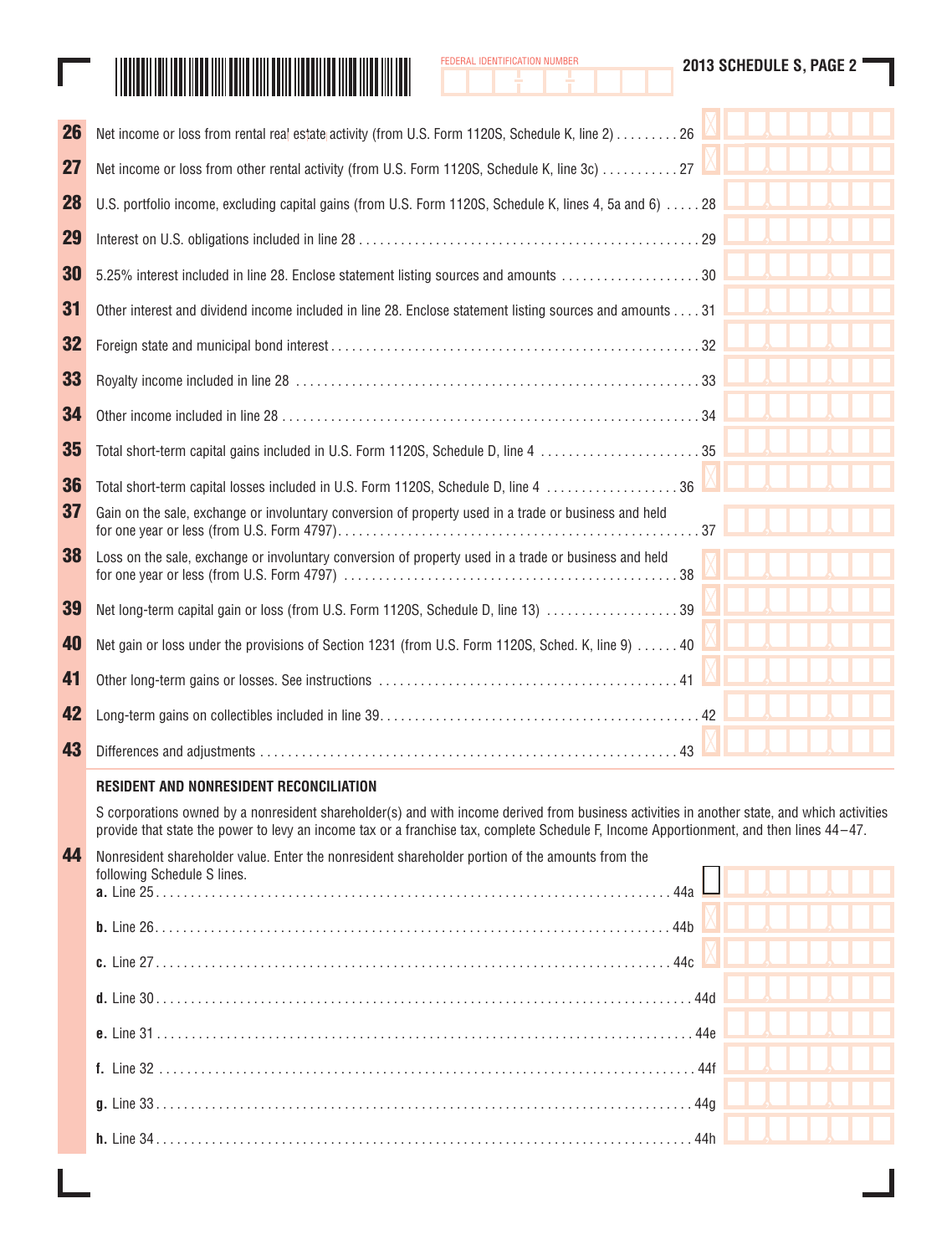

### **2013 SCHEDULE S, PAGE 3**

|    | <b>RESIDENT AND NONRESIDENT RECONCILATION (cont'd.)</b>                                                                                          |  |  |
|----|--------------------------------------------------------------------------------------------------------------------------------------------------|--|--|
| 44 |                                                                                                                                                  |  |  |
|    |                                                                                                                                                  |  |  |
|    |                                                                                                                                                  |  |  |
|    |                                                                                                                                                  |  |  |
|    |                                                                                                                                                  |  |  |
|    |                                                                                                                                                  |  |  |
|    |                                                                                                                                                  |  |  |
|    |                                                                                                                                                  |  |  |
|    |                                                                                                                                                  |  |  |
|    |                                                                                                                                                  |  |  |
| 45 | Nonresident taxable income. Multiply the amounts from lines 44a through 44g by the apportionment<br>percentage in Form 355S, Schedule F, line 5. |  |  |
|    |                                                                                                                                                  |  |  |
|    |                                                                                                                                                  |  |  |
|    |                                                                                                                                                  |  |  |
|    |                                                                                                                                                  |  |  |
|    |                                                                                                                                                  |  |  |
|    |                                                                                                                                                  |  |  |
|    |                                                                                                                                                  |  |  |
|    |                                                                                                                                                  |  |  |
|    |                                                                                                                                                  |  |  |
|    |                                                                                                                                                  |  |  |
|    |                                                                                                                                                  |  |  |
|    |                                                                                                                                                  |  |  |
|    |                                                                                                                                                  |  |  |
|    |                                                                                                                                                  |  |  |
|    |                                                                                                                                                  |  |  |
|    |                                                                                                                                                  |  |  |
|    |                                                                                                                                                  |  |  |
|    |                                                                                                                                                  |  |  |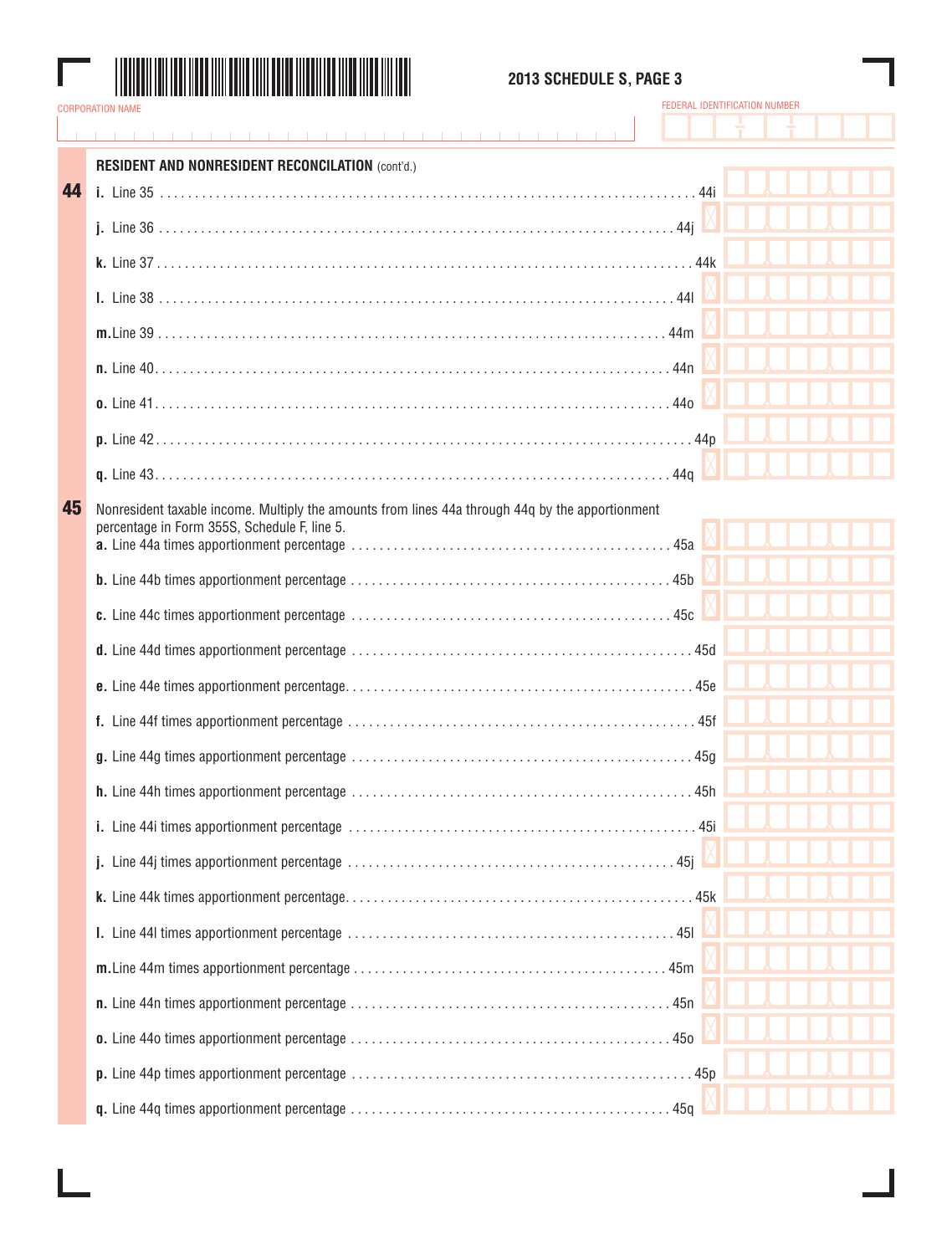|  | 2013 SCHEDULE S, PAGE 4 |  |
|--|-------------------------|--|
|  |                         |  |



FEDERAL IDENTIFICATION NUMBER

| 46 | Resident shareholder value. Enter the resident shareholder portion of the amounts from the following<br>Schedule S lines. |  |  |
|----|---------------------------------------------------------------------------------------------------------------------------|--|--|
|    |                                                                                                                           |  |  |
|    | <b>b.</b> Line $26, 36, 46$                                                                                               |  |  |
|    |                                                                                                                           |  |  |
|    |                                                                                                                           |  |  |
|    |                                                                                                                           |  |  |
|    |                                                                                                                           |  |  |
|    |                                                                                                                           |  |  |
|    |                                                                                                                           |  |  |
|    |                                                                                                                           |  |  |
|    |                                                                                                                           |  |  |
|    |                                                                                                                           |  |  |
|    |                                                                                                                           |  |  |
|    |                                                                                                                           |  |  |
|    |                                                                                                                           |  |  |
|    |                                                                                                                           |  |  |
|    |                                                                                                                           |  |  |
|    |                                                                                                                           |  |  |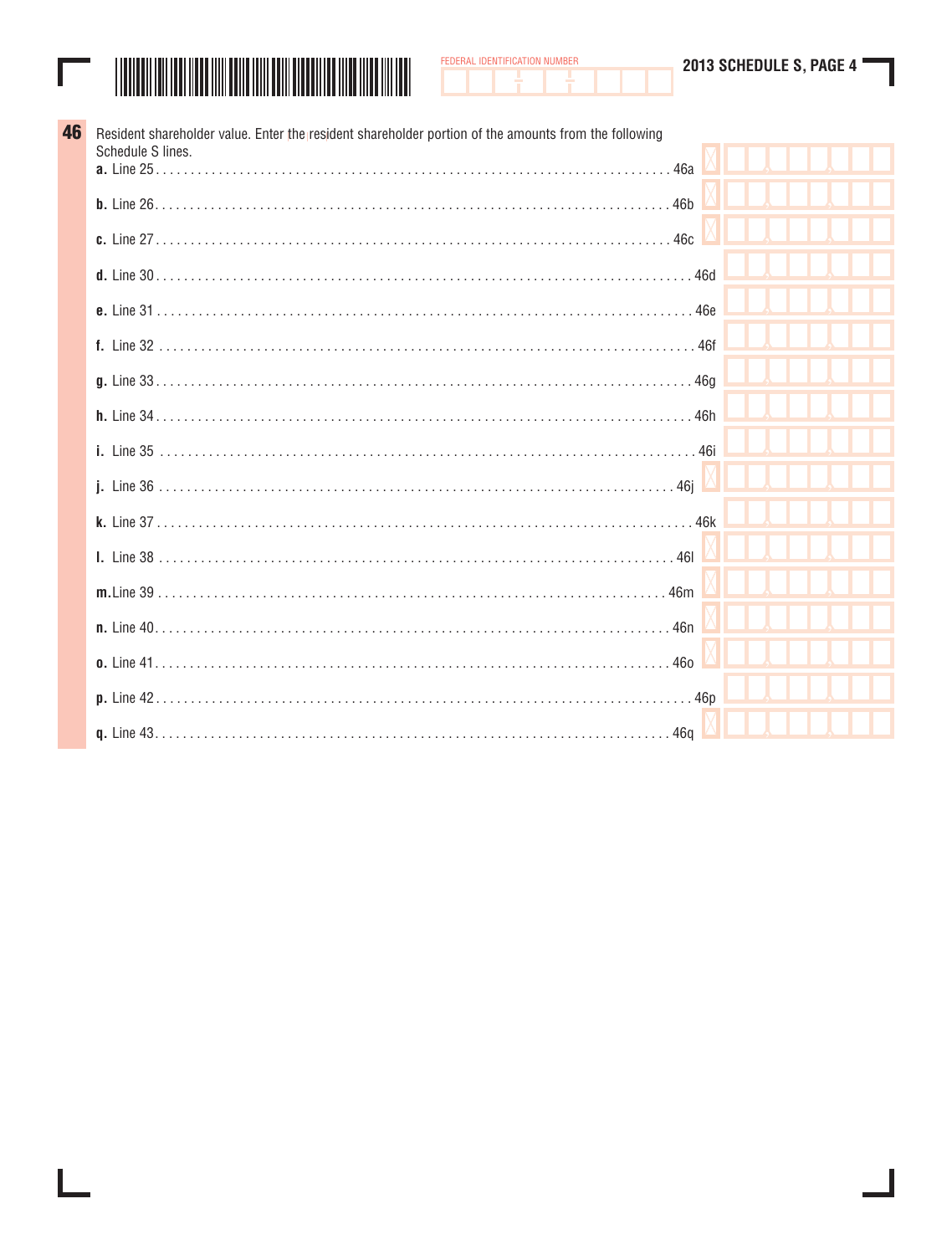

## **2013 SCHEDULE S, PAGE 5**

| 47 | Apportioned Massachusetts total. Add the amounts from lines 45a through 45q to the corresponding<br>amounts from lines 46a through 46q. |  |
|----|-----------------------------------------------------------------------------------------------------------------------------------------|--|
|    |                                                                                                                                         |  |
|    |                                                                                                                                         |  |
|    |                                                                                                                                         |  |
|    |                                                                                                                                         |  |
|    |                                                                                                                                         |  |
|    |                                                                                                                                         |  |
|    |                                                                                                                                         |  |
|    |                                                                                                                                         |  |
|    |                                                                                                                                         |  |
|    |                                                                                                                                         |  |
|    |                                                                                                                                         |  |
|    |                                                                                                                                         |  |
|    |                                                                                                                                         |  |
|    |                                                                                                                                         |  |
|    |                                                                                                                                         |  |
|    |                                                                                                                                         |  |